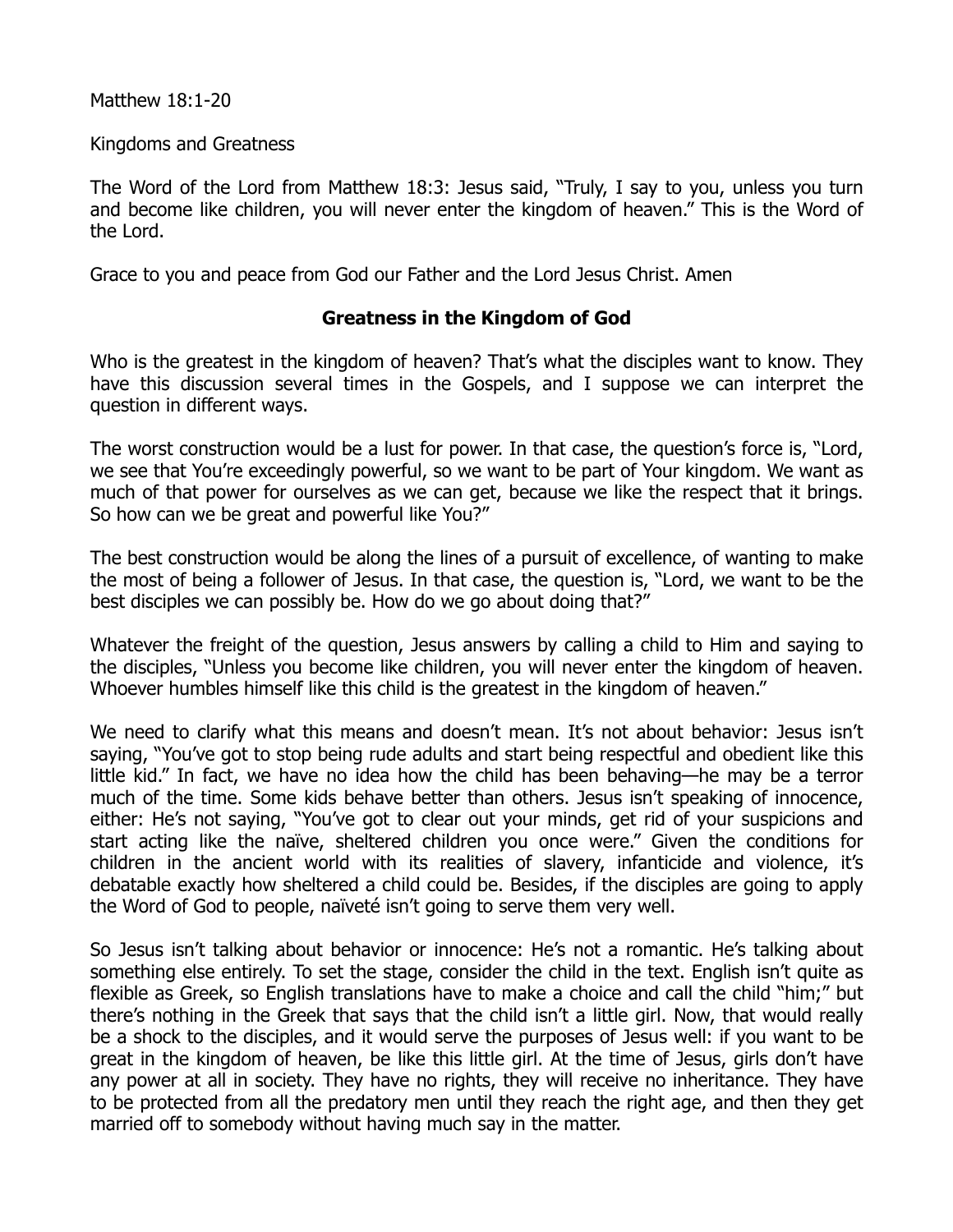No rights, no power, no wealth, no say in how life should be: how could that be great?

Because greatness in the kingdom of heaven is completely different than greatness in the kingdoms of this world. Greatness in the kingdom of heaven is measured in terms of neediness, weakness and vulnerability.

That bears repeating: the greatest in the kingdom of heaven is the one who is the neediest, the weakest and the most vulnerable.

Why? Because the one who is the neediest, the weakest and the most vulnerable is the one who will trust in Christ the most.

Consider a little boy and a little girl at the time of Christ. The boy is raised with the knowledge that he's going to have rights, perhaps he'll receive an inheritance and he has potential to improve his situation by what he does and how hard he works. Because of who he is, his destiny is somewhat up to him—at least far more than his sister. With no rights, power, wealth or much say in life, the girl is vulnerable: she has little choice but to trust in her parents during her childhood, and then trust in her husband when she's married. Of course, it may or may not work out well for the girl in the kingdoms of this world, because those she must trust are sinful: her parents may be cruel or her husband might be a pig. But when it comes to the kingdom of heaven, the One to trust is completely trustworthy: He is gracious and merciful, slow to anger, and abounding in steadfast love.

The one in the kingdom of heaven who is the neediest, the weakest and the most vulnerable is the one who will trust in Christ the most, because he has nothing else to trust in; and the one who trusts in Christ the most is the greatest in the kingdom of heaven.

You are the neediest, the weakest and the most vulnerable in the kingdom of heaven. You might feel otherwise, so let's give a quick quiz: are you holy and perfect apart from Christ? No. That makes you needy for His righteousness. Do you sin? Yes. That makes you too weak to save yourself. Can you raise yourself from the dead? No. That makes you vulnerable to death and hell.

That's why you live a life of repentance, confessing your sin. That's why you keep saying, "I cannot save myself, but Jesus is my Savior." That's why, when it comes to your actions, you say with St. Paul, "I can do all things—through Christ who strengthens me" (Philippians 4:13). And that is why you marvel with great thanksgiving at this astonishing truth: the greatest in the kingdom of heaven is Jesus Christ. But wouldn't that mean that Jesus is the neediest, the weakest and the most vulnerable? Yes—at the cross. As the One who bears the sins of all on Calvary, Jesus is the neediest and most unrighteous, the weakest/most sinful and the most vulnerable. He suffers death and hell for all there. He confesses this with words like, "I thirst" and "My God, my God, why hast Thou forsaken Me?"

So far, then, the Law is that apart from Christ, you're the neediest, weakest, most vulnerable sinner who could never get into the kingdom of heaven. The Gospel is that Jesus became the neediest, weakest and most vulnerable sinner in your place so that the kingdom of heaven is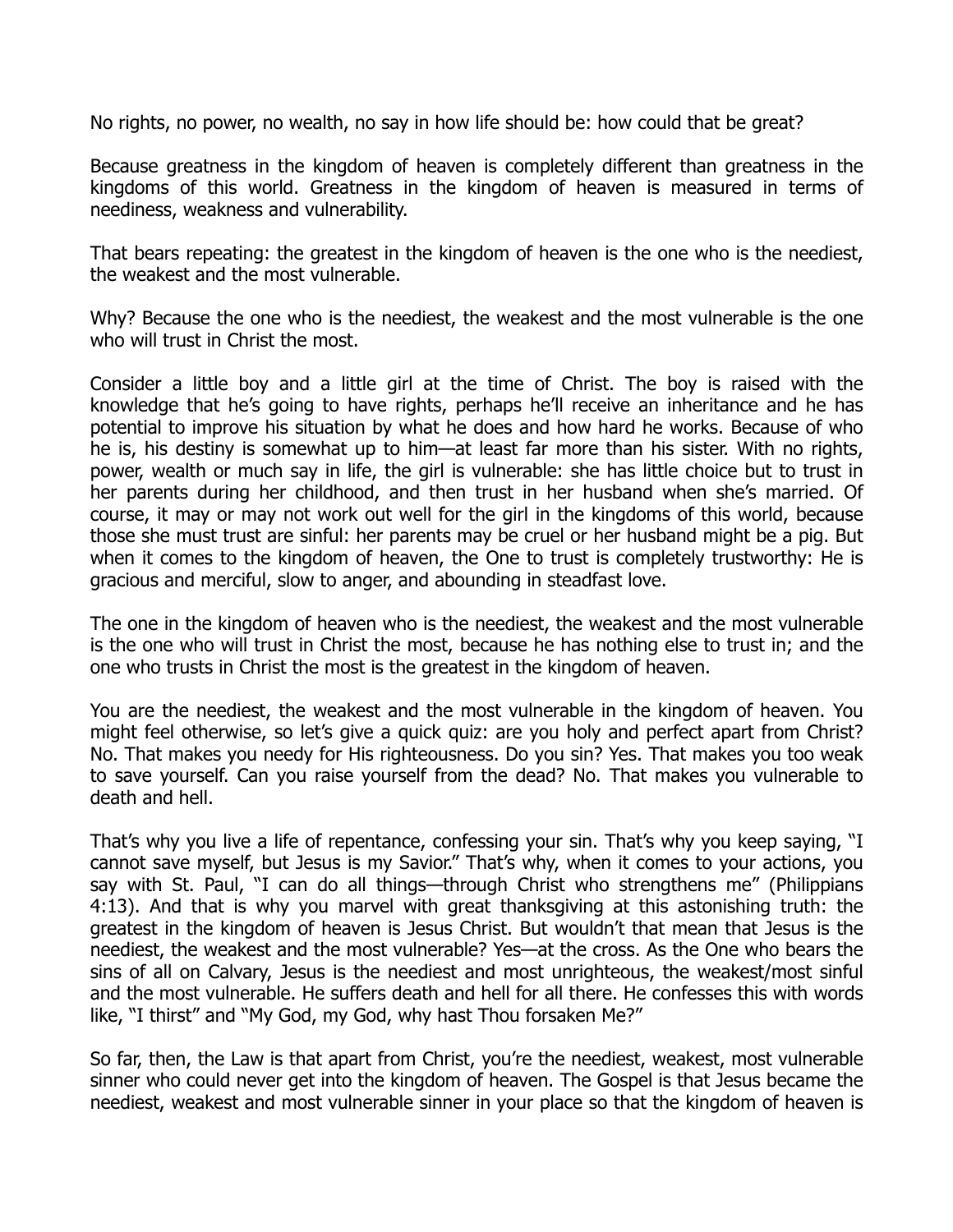yours. As one redeemed, you live a life saying, "By nature, I remain needy, weak and vulnerable. That is why I need Christ, His grace and His victory over sin and death."

This, by the way, sets the stage for the rest of our text.

In the kingdom of this world, you gain greatness by exploiting the weaknesses of your opponent; and to preview the second part of this sermon, let me say that isn't necessarily a bad thing. But in the kingdom of heaven, it's forbidden. Jesus declares, "My people confess they are needy, weak and vulnerable. If you exploit this and cause them to stumble, there will be hell to pay—it would be far better for you to go swimming with a millstone around your neck or to start lopping off your limbs than to exploit My children. They are weak, but I am strong—and I will judge the wicked."

That's also why Jesus says, "See that you do not despise one these little ones." In the kingdom of this world, weakness is shunned and despised. NFL teams don't draft the slow, spindly guy with no hands because they feel sorry for him. Navy SEALS don't take add one guy on each team as a sympathy pick. The chain in this world is as strong as the weakest link, and so weakness is scorned and avoided. If a sheep gets lost, it's probably the one the wolves were going to get anyway. But it's not so in the kingdom of heaven. If a sheep is lost there, Christ goes after it. Why? Because the sheep that says "I'm lost" is the one who knows he's vulnerable and needs the Shepherd.

And that's why Jesus goes on to speak of church discipline, about what to do when your brother sins against you. If your brother refuses to repent, then he's saying, "I'm not that weak. I can have this sin and be good with God, too. The rest of you might be too weak to include unrepentant sin in your life, but I can handle it." When a Christian fails to repent, his brothers and sisters in Christ go to him and say, "You're fooling yourself! You're not strong, just deceived. Confess your sin and trust in Christ so that you might be in the kingdom of heaven once again."

 In the kingdom of this world, the chain is only as strong as its weakest link. In the kingdom of heaven, the greatest is the most vulnerable of all. If you're going to be great in the kingdom of heaven, be like a little child.

## **Pray Hard. And Keep Rowing.**

Having said all that, you must also realize that, as a Christian, you are currently in both kingdoms—you are in both the kingdom of heaven and the kingdom of this world. The kingdom of heaven is a kingdom of grace, where all good things are given to you. The kingdom of this world is a kingdom of Law, where you work for what you get. When it comes to the kingdom of heaven, you live as one who is weak and completely dependent on the grace of Christ. When it comes to kingdom of the world, you want to give it everything you've got.

Thus the excellent Russian proverb: pray hard, and keep rowing. Confess your sins and weakness before God, then do everything you can to the best of your ability in this world.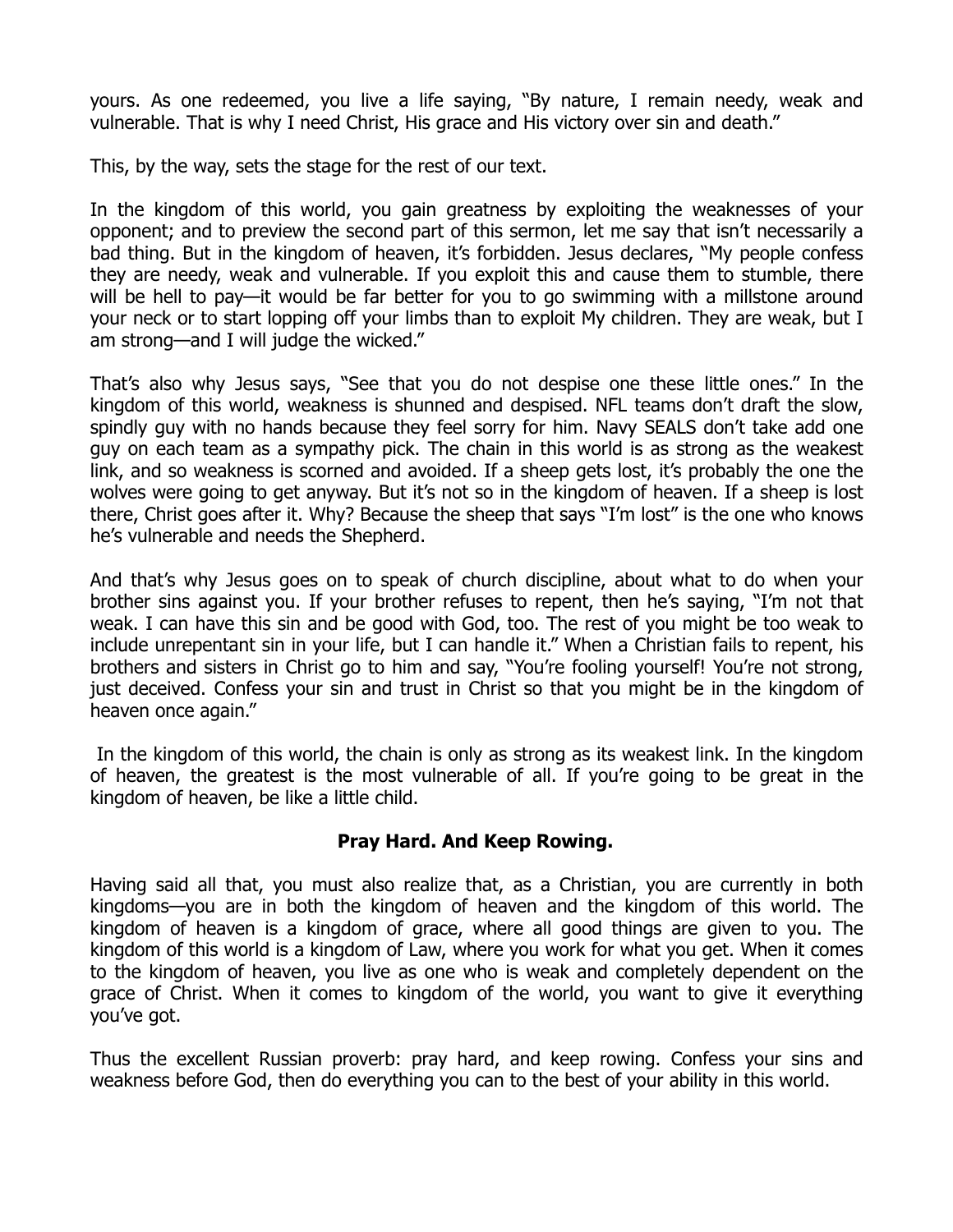See, it would be a horrific mistake for, say, a Christian high school student to say, "Since the pastor said I'm powerless, I'm not even going to try to pass Algebra 2 because I'm a Christian." It would be wrong for a Christian to say, "Since I'm needy and God provides everything, I'm not even going to try to earn a living but will live off the work of others;" or for a parent to say, "Since I'm a poor, miserable sinner, I'm not even going to try to raise well-behaved children." It would likewise be wrong to say that Christians shouldn't aspire to positions of leadership in this world because they must maintain their vulnerability. These are more than mistakes—these are examples of false doctrine, a confusion of living in two kingdoms. Behold how the sinful nature works to get things completely backwards: by nature, people want to work for a place in heaven, and at the same time get free stuff in this world without lifting a finger for it. That is precisely opposite of how God ordered things to be.

God ordered this world to run according to His Law. This is true before the fall into sin. He gave Adam and Eve things to do—laws to follow like caring for the earth and not eating from a certain tree. The difference is that, before the fall, they would naturally delight in labor. After the fall, they would not; and after the fall, labor would have all sorts of discouraging thorns and thistles attached because of sin.

We need to be clear about this: if you don't like work, the reason you don't want to work hard in this world is not a pious wish to be a vulnerable child of God. The reason you don't want to work hard in this world is because work is a gift from God, and your sinful nature doesn't want to make use of the gift. As those who understand that everything is a gift from God, Christians should be striving for excellence in whatever is given them to do.

To put it another way, God has given you gifts and abilities so that you might be of service to those around you: you heard about this a couple Sundays back in Romans 12. To say, "In order to prove my neediness, I will not make use of these gifts to serve others" is to strangle your faith with a lack of love. When it comes to the kingdom of heaven, you're the neediest of all. When it comes to the kingdom of this world, you're God's instrument to work for the good of others.

This leads us to one more aspect about this world. This world does not have injustice because God has ordered it to run according to the Law: God gives His Law to curb evil against all people. This world has injustice because sinners abuse the Law that God gives. Instead of working hard in service to others, the temptation is to work hard in service to self. Because this is a sinful world, the vulnerable are exploited, neglected, used or killed by the powerful. But as a Christian, you work hard in service to such. You go out of your way to defend the unborn, to help the disabled and to care for the weak and frail. You do so because you have the voice and the ability; and you do so because Christ went out of His way to the cross to give you life and strength.

So pray hard and keep rowing. Remember that you're in the kingdom of this world and the kingdom of heaven at the same time. In this world, work hard to use what talents and skills you have in pursuit of wisdom, excellence and service; and should you become the greatest at what you do in the world, then be the greatest for as long as it lasts. But always remember that you're also a child in the kingdom of heaven where worldly greatness counts for nothing. There, you remain the neediest, weakest, most vulnerable. And there, Christ